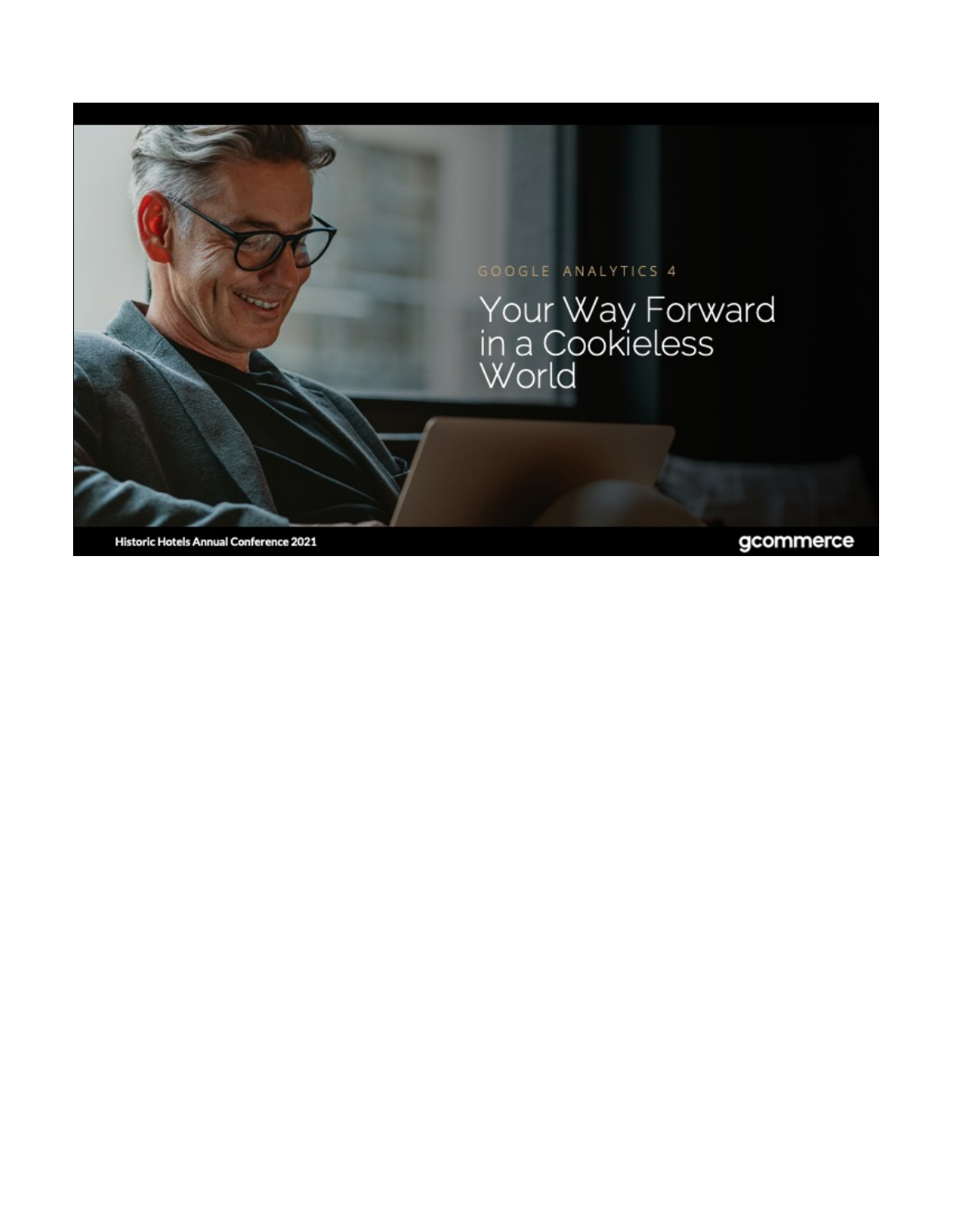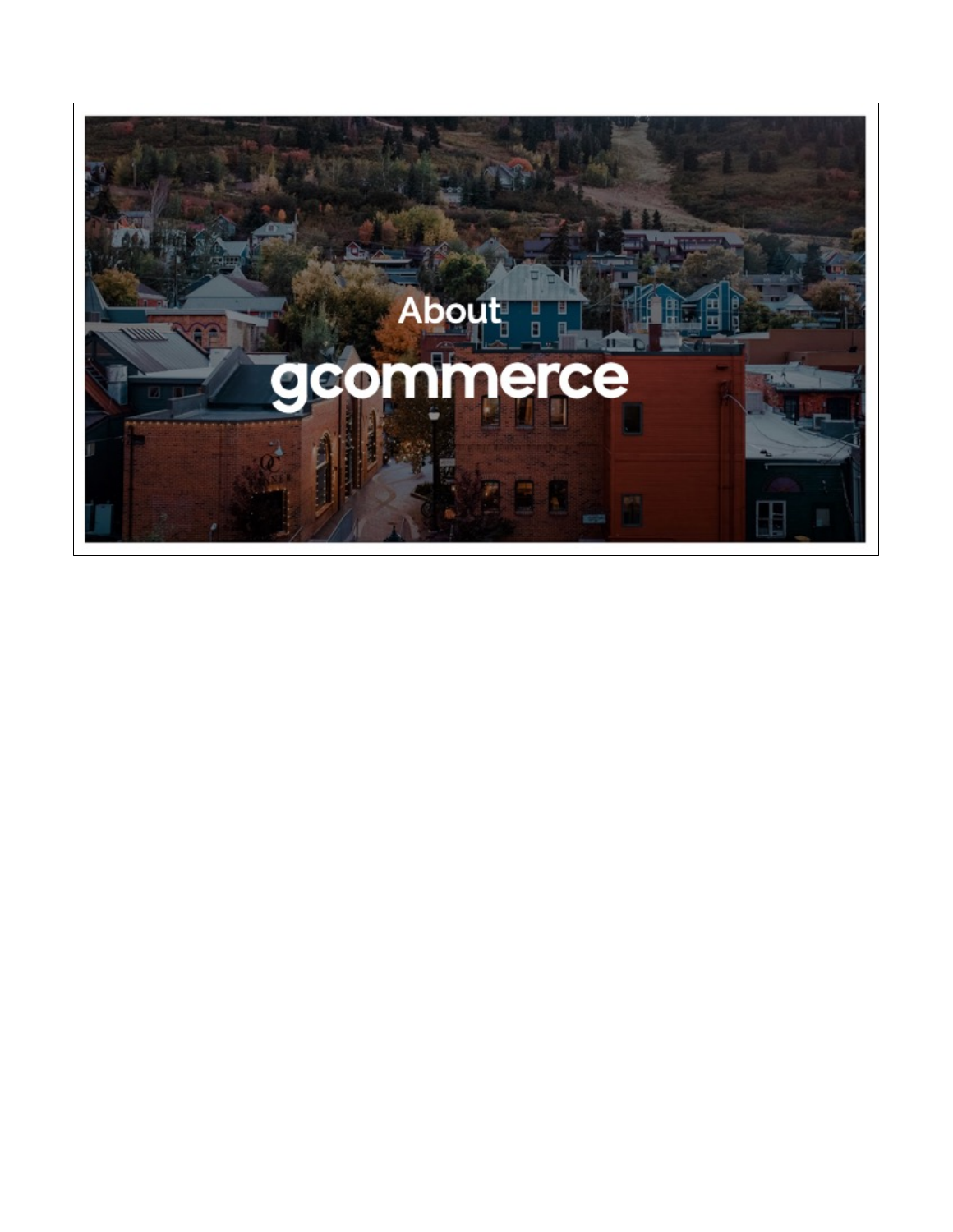

Today we're going to start at the very beginning and answer the question of "what is a cookie?"

Many of you probably know this by now but just for the sake of getting us all on the same page, a cookie is a piece of data stored on your computer by the web browser. So what does it do? Cookies track your behavior online. For me, that means companies like TaylorMade Golf and Hyperlite know me very well :) It also means as a hotelier you know who exactly to show your weekend leisure ads to, and not your midweek business travel ads. And companies that want to target people like me, that have similar products, have an audience they can tap into to reach new customers.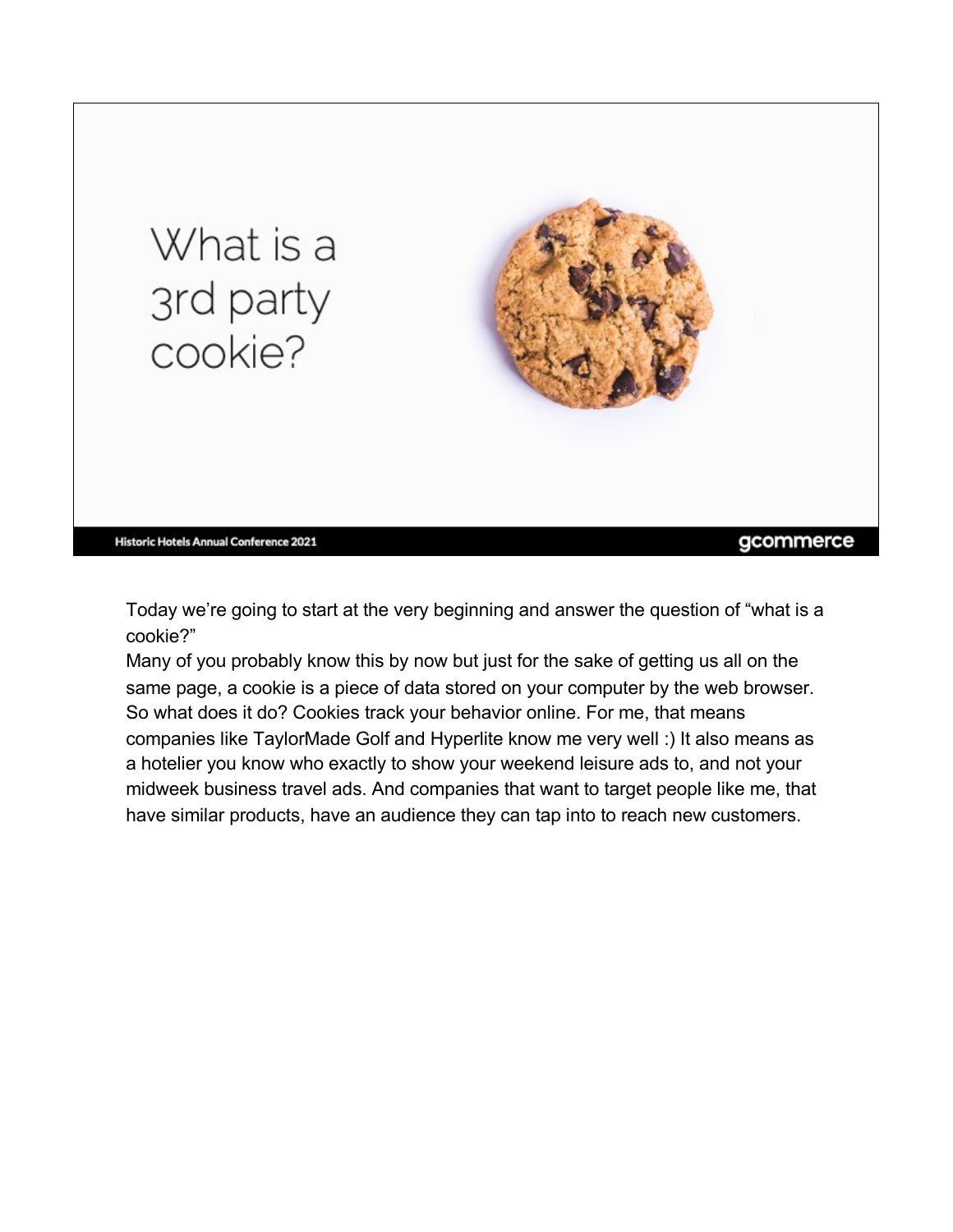

This is how 3rd party cookies have been working, but they are going away and the process has already begun. In fact, Apple was the first to do so back in 2017 and Firefox followed in 2019. Google Chrome is the final and largest browser that has announced no longer supporting cookies as of 2023. Not only does this impact how we reach audiences, but it has a dramatic impact on how we can measure our own performance. Who here is used to seeing the number of conversions directly generated by their Facebook/Instagram ads? We will still be able to do this, but it is going to change.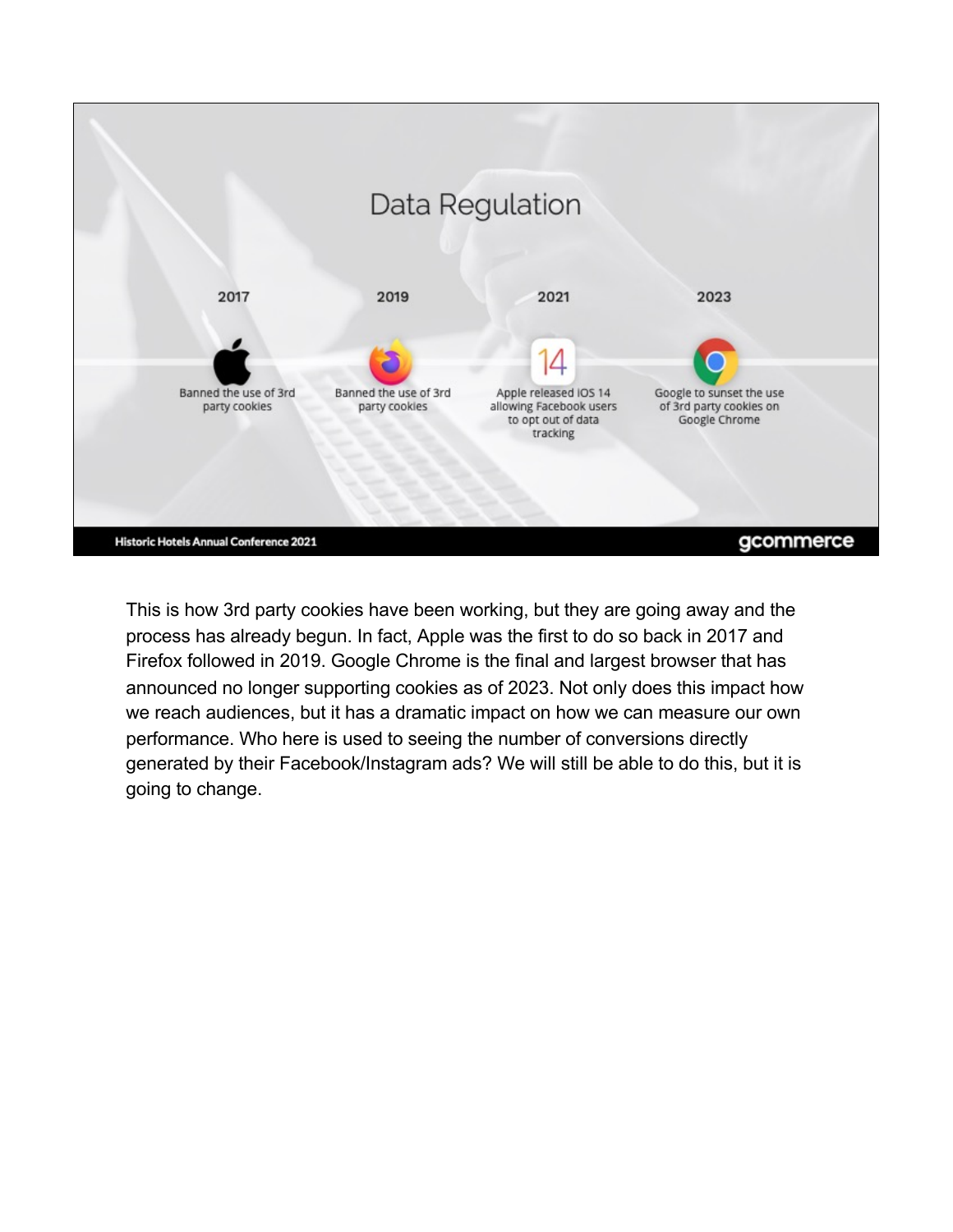

So let's dig into some of the big changes you can expect as we march closer toward a Cookieless world. I'm going to walk through a few widely-used techniques or KPIs that will be changing.

**Retargeting lists** - It's safe to say that all of us are running retargeting ads based on 3rd party cookies at this very moment and as of 2023 the ability to do so will be gone and as you saw on the previous slide, the browsers using cookies is already diminished quite a bit, reducing potential audience targeting.

### Number two -

**Conversion tracking** - With the emphasis on privacy and data regulation, the ability for a user to opt out of cookie tracking has been around for several years now. Most recently, with FB's iOS update, users are being prompted to opt in or out of being tracked. This leads to what we call modeled or estimated conversions. Without the use of a cookie tracking the individual all the way from ad engagement to booking due to privacy settings, we are left with estimated conversions. All of the major ad platforms have rolled this out and marketers and hoteliers need to dig into this to be sure we don't lose the ability to see what's working and what isn't.

Number three-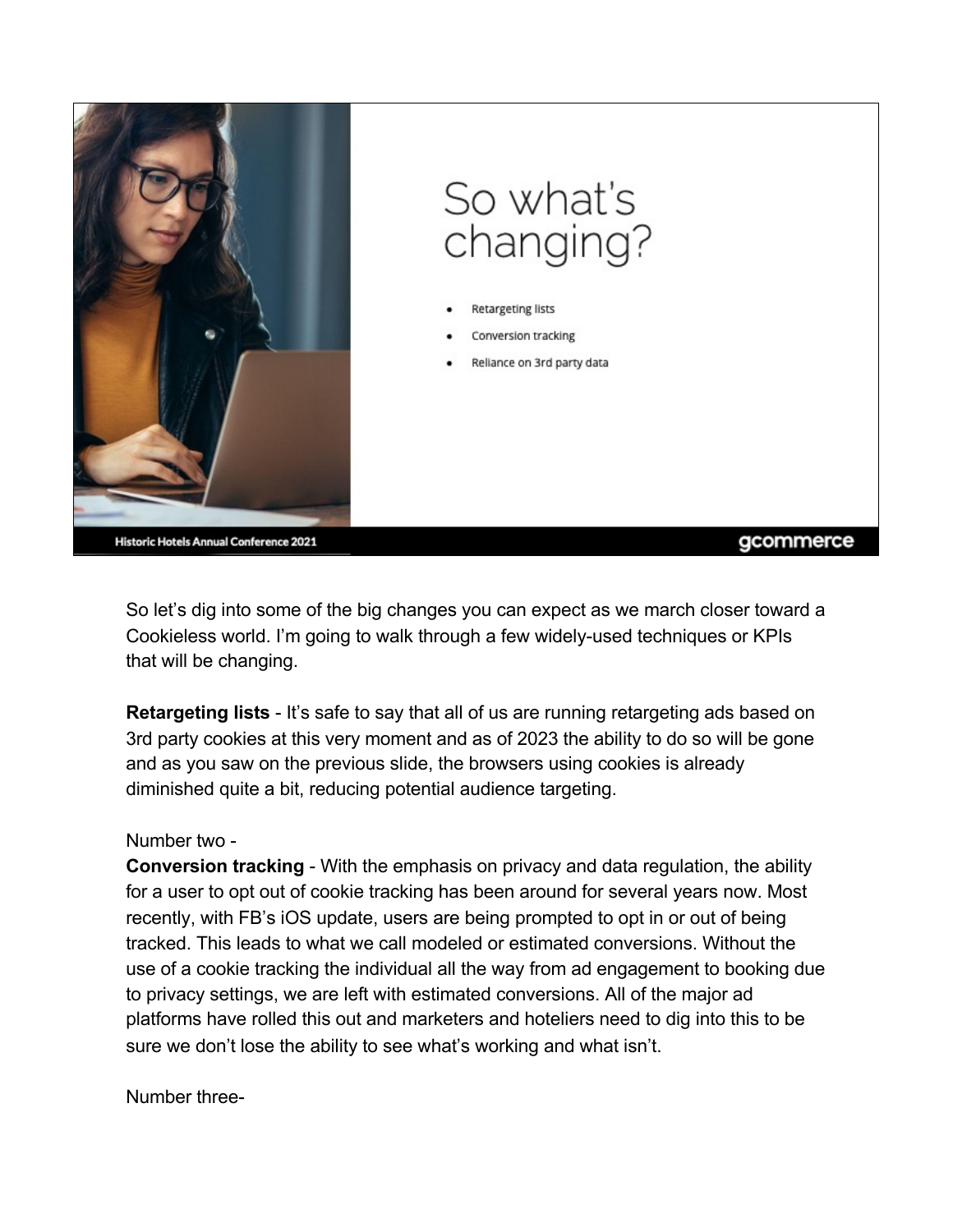**3rd party data** - Using the crutch of 3rd party cookies rather than investing in your own 1st party data. We've been using 3rd party cookies as a crutch for years! How long have we been talking about ways to collect email addresses from OTA guests? And yet it's still such a challenge. Hint: If you haven't set up a WiFi landing page where you can collect the email address of each guest, you need to do so now. But the point is we no longer have a choice. Growing your email database is essential.

At the end of the day when all these changes are in full effect, you will have a much more limited manner to target your ads and measure your online marketing efforts if you don't start planning now.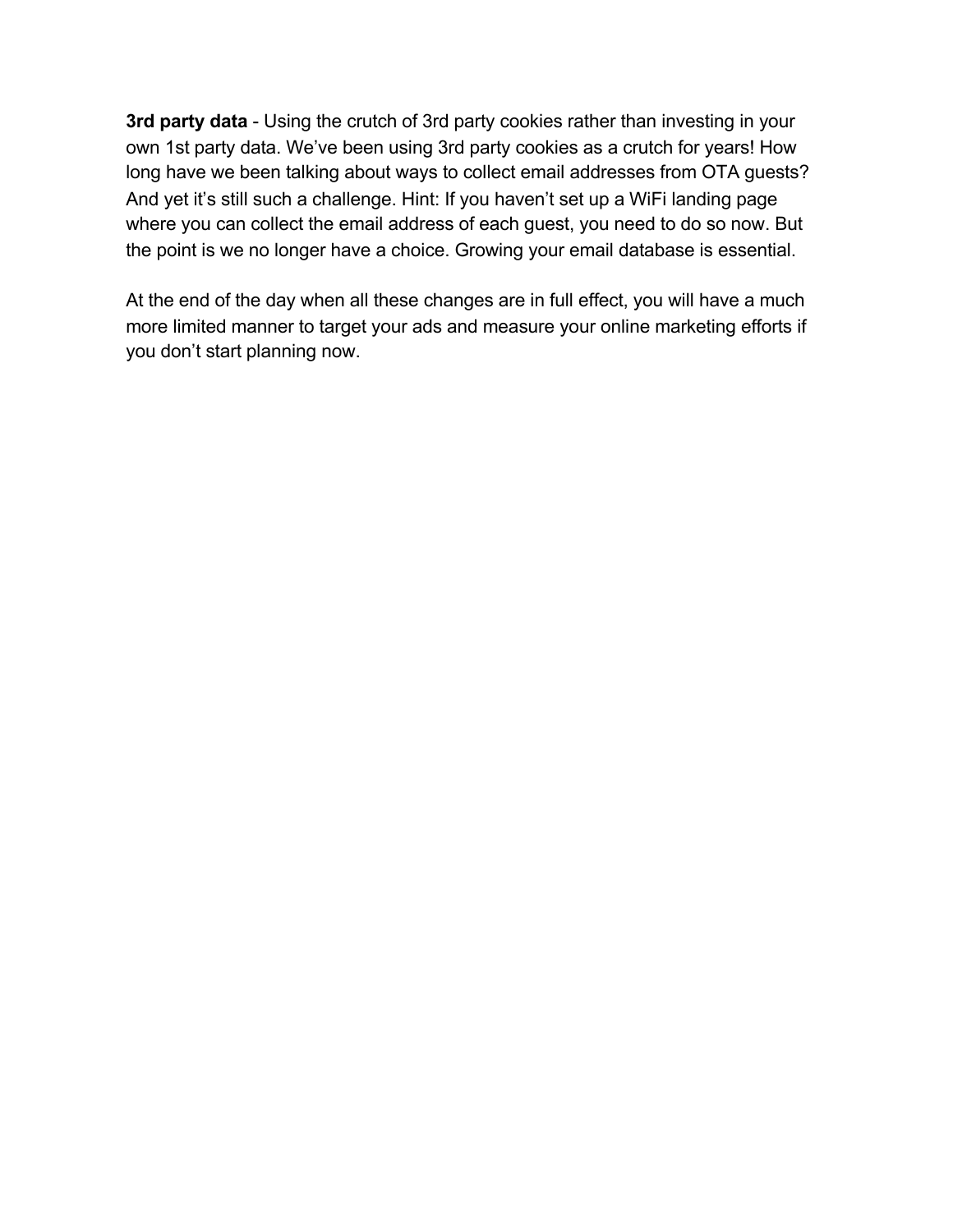

gcommerce

As the data you've relied on is changing or going away all together, there's a lot you need to consider.

But what we want to spend our time on today is how Google Analytics 4 (GA4) is going to be a critical, foundational tool in a cookieless world.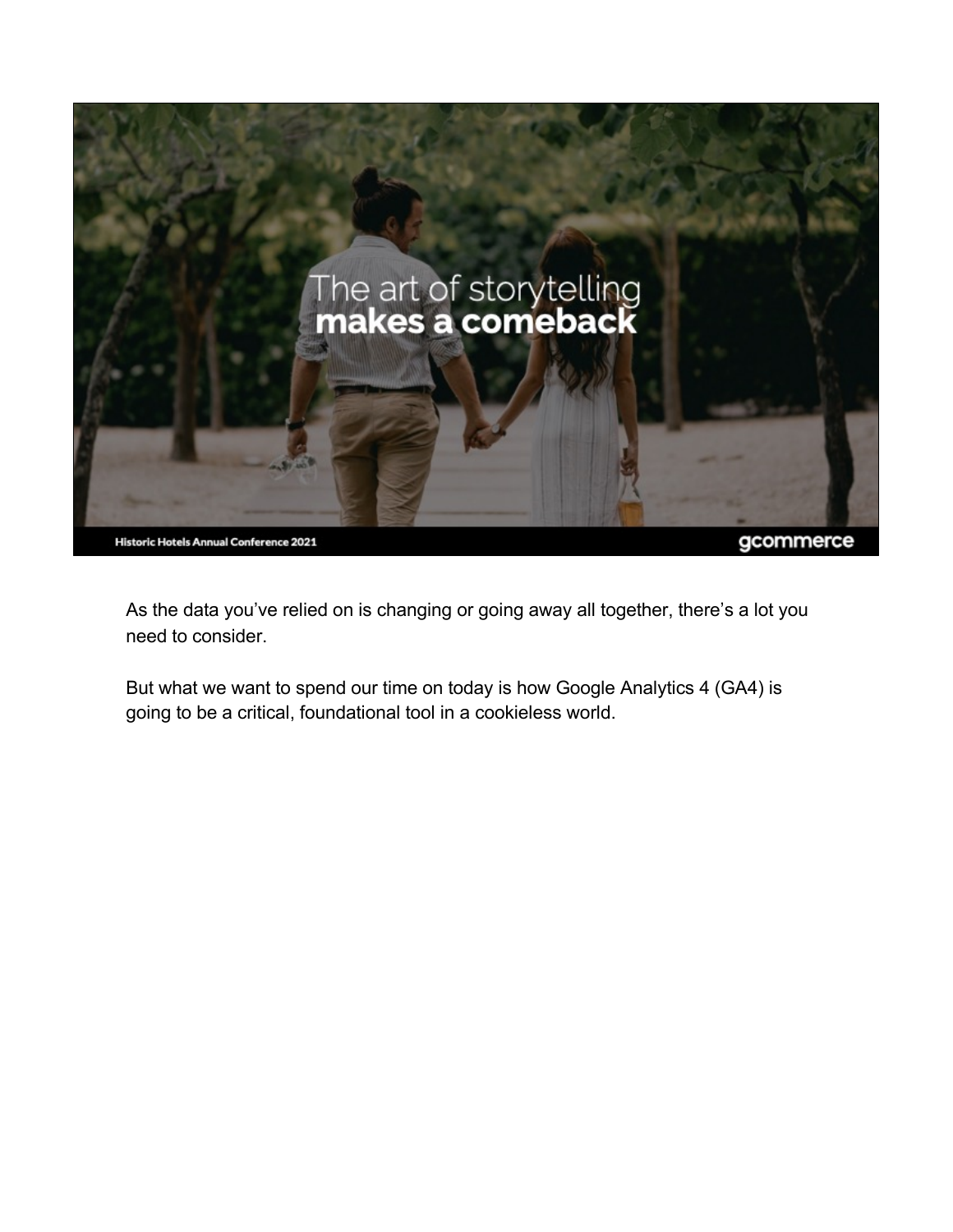

Illustration of scale, Frequency and Targeting versus Story & Brand Message with the first more weighted

As marketers, the ability to tell a story has always been a critical part of our job, but over time, we've grown accustomed to having tools and techniques that focus on targeting and frequency, which have predominantly been made possible through the use of 3rd party cookies and other tech. And while targeting and frequency aren't going away, the dynamic is shifting. The Cookieless world is bringing back the age of true storytelling and brand messaging.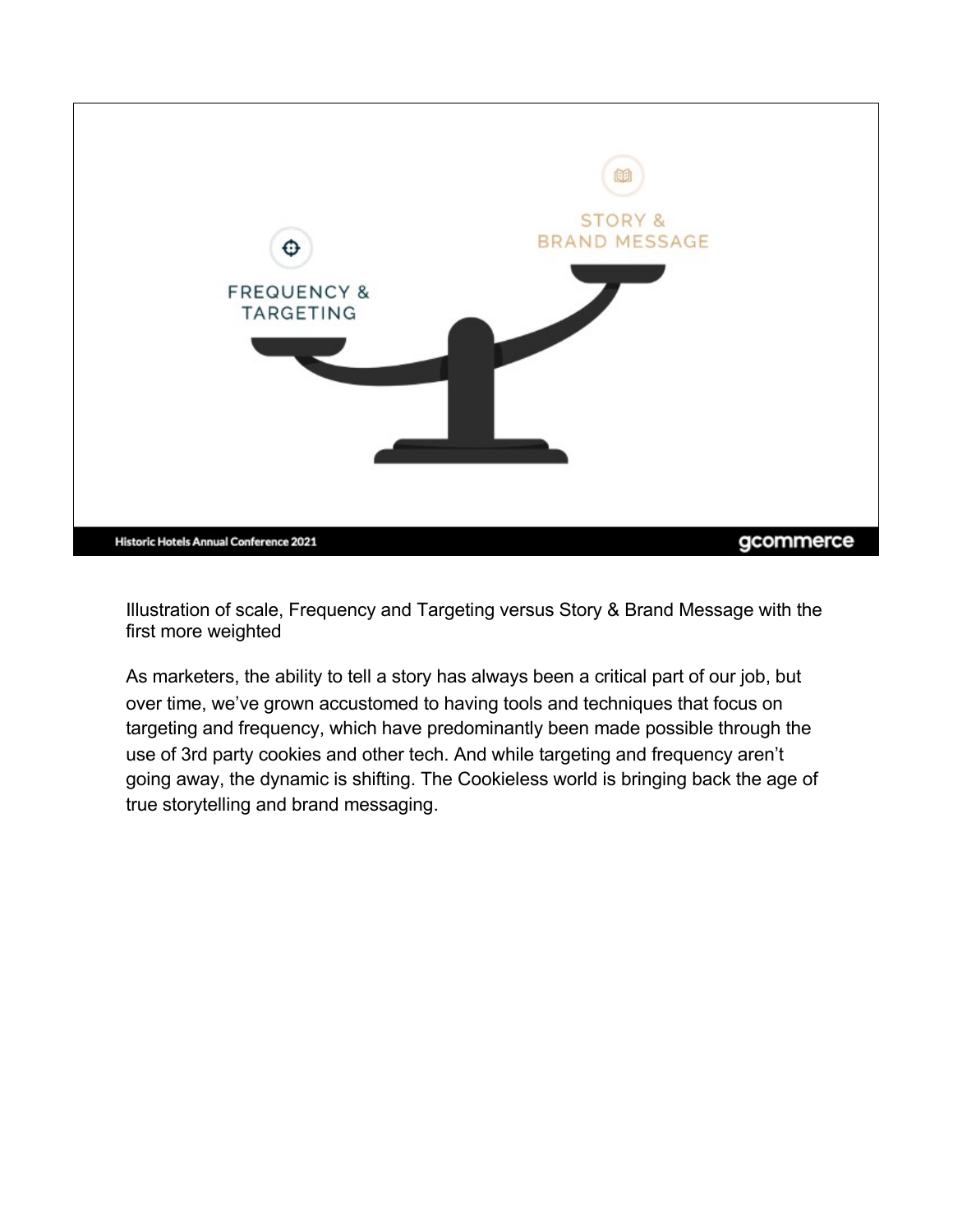

Illustration of scale, Frequency and Targeting versus Story & Brand Message with the second more weighted

GA4 is built to help us understand what is resonating and what isn't and while it may be a little uncomfortable at first, it is going to be an exciting journey and it will bring out the creativity in all of us.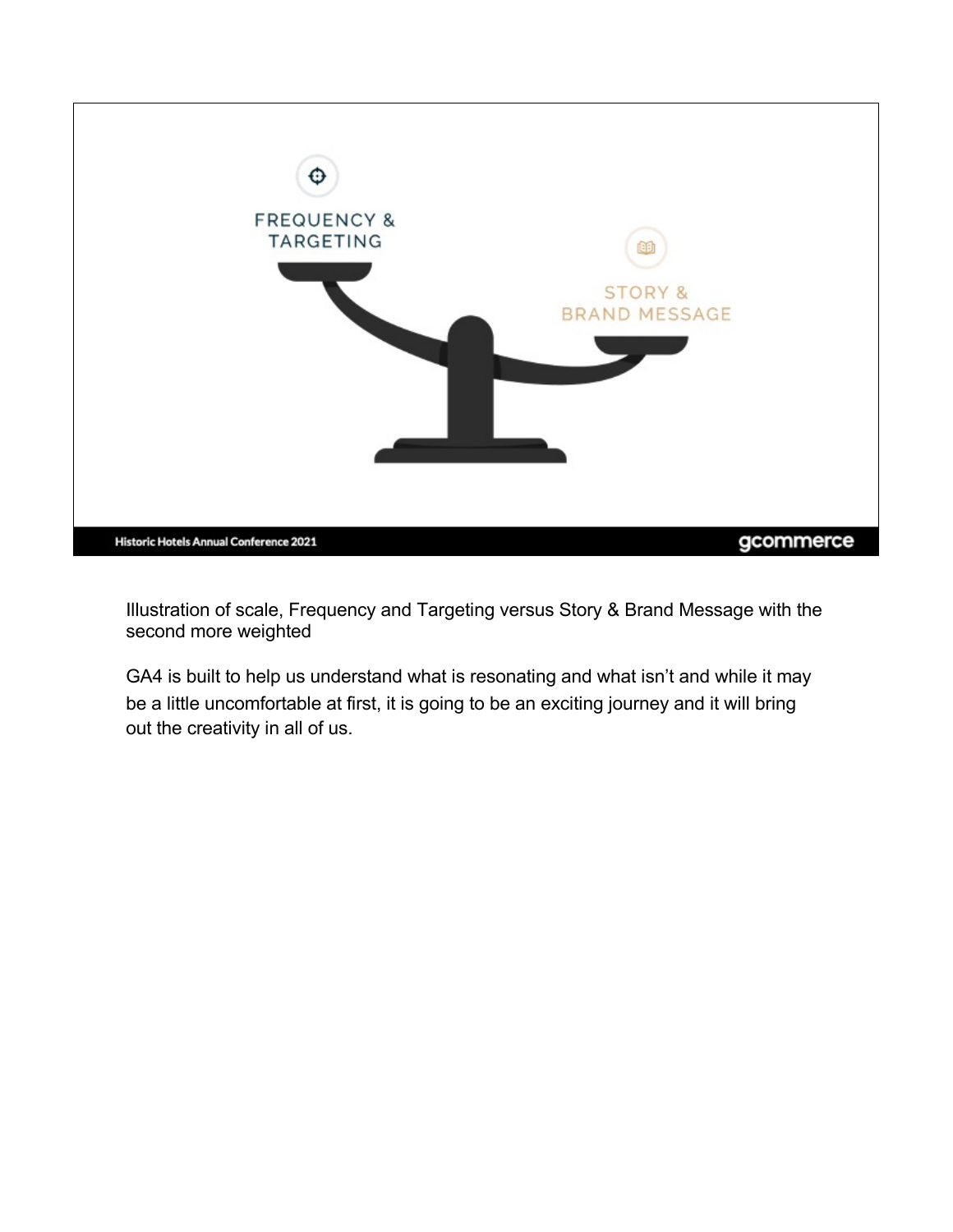

Before we get back to how the cookieless world helps us tell stories, I would like to implore all of you to be proactive with your analytics. Whether you're using Adobe Analytics, GA 360, or just GA out of the box. DO NOT BE PASSIVE. Keep your data clean and your marketing on point.

Google Analytics 4 is not just another analytics package to be installed on your website or booking engine. I don't consider it a new version, or version upgrade, but rather a new tool altogether.

This new tool may feel a little familiar on the surface, but don't be fooled. It's got new metrics. New interface. New tools. New insights. It doesn't want anything to do with your old analytics package. It's complicated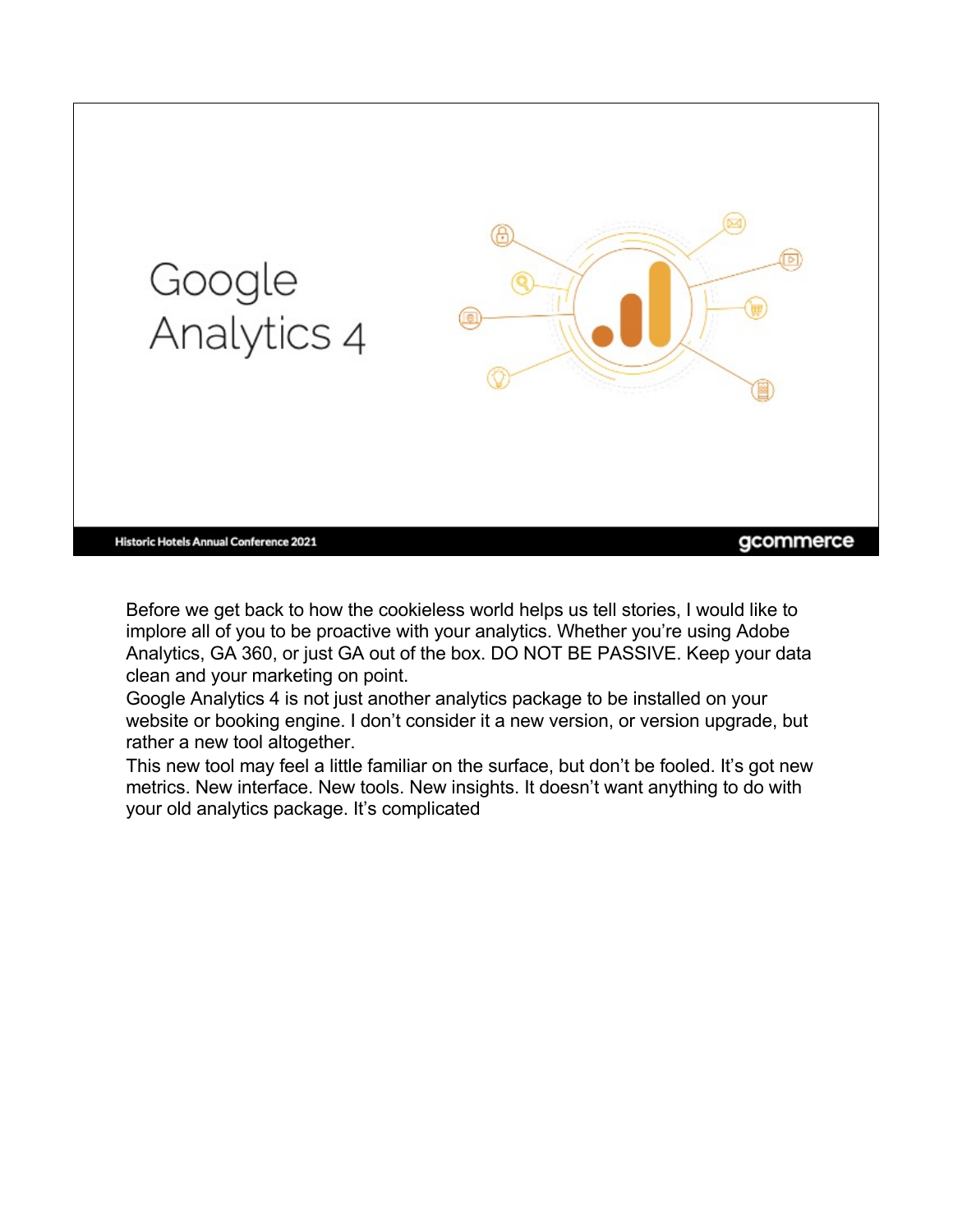

So we'll start this journey with a quick history lesson.

It all started with Urchin- a little known web tracking software founded during the early days of the web.

- In 2005 Google purchased Urchin and rebranded the product to Google Analytics later that year.
- Google's goal was to democratize advanced web analytics, and not require millions of dollars or more on analytics products. Up until that time, web analytics platforms were costly.
- Once purchased by Google, GA became one of the most popular tools for website traffic analysis due to it's website side tracking code and it is FREE. Website traffic analysis was typically a server-side deployment and complicated for small companies to execute.

The INTRODUCTION OF Google Analytics Classic

- In 2007 Google introduced a newer version of Analytics, called "Classic".
- Analytics Classic introduced a new page tag (ga.js) that increased the accuracy of website KPI's and allowed for ecommerce transactions within GA.
- Helped move analytics from the "back room into the boardroom". Online and ecommerce businesses started to rely upon transactional data for business decisions
- Later in 2009, Classic was upgraded to the new Asynchronous Tag allowing for web pages to load faster and increase metric performance in the addition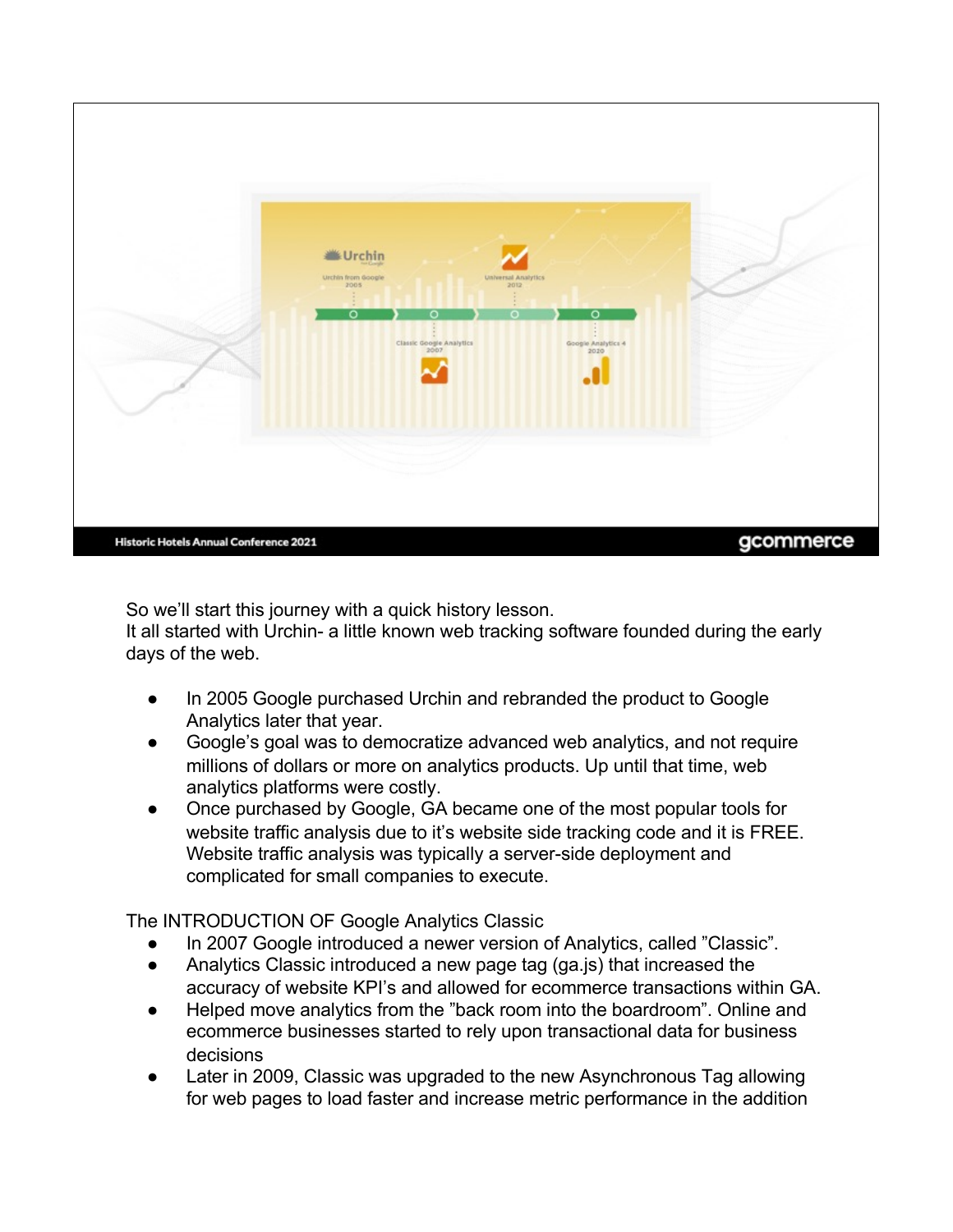to include "website goals".

Fun fact- Google Analytics is used by roughly 50% of all websites and it continues to grow every year.

In 2012 Google introduced a newer version of Analytics, called "Universal".

- The new gold standard in website analytics, creating more functionality surrounding user events and engagement. Who here is tagging EVENTS on your website?
- It also coincided with the Introduction of Google Analytics Premium or GA 360.
- Significant advancements were made in tag management which helped align Universal Analytics with the additional on-page events

In the 4th quarter of 2020 Google released their beta version of Google Analytics 4, which I will show you in just a moment is a fundamental change in how we are going to look at website analytics from what we have all been used to seeing.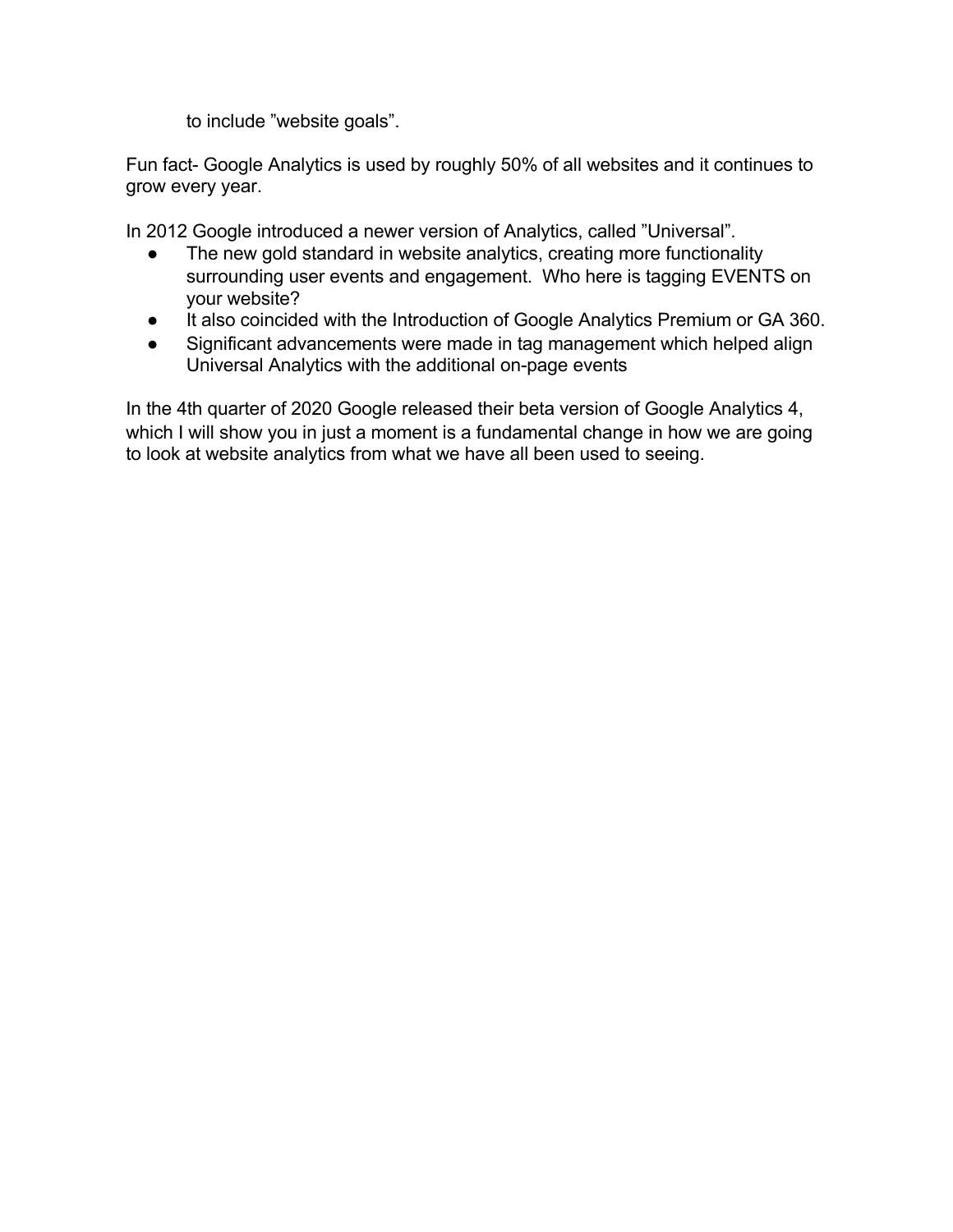

So we've briefly covered a little history of Google Analytics.

Let's talk about Google Analytics 4 and some of the key advantages of using this new analytics package.

In context with storytelling, Google is highly focused on website engagement. So much so, they've started to suppress some metrics and introduce new ones.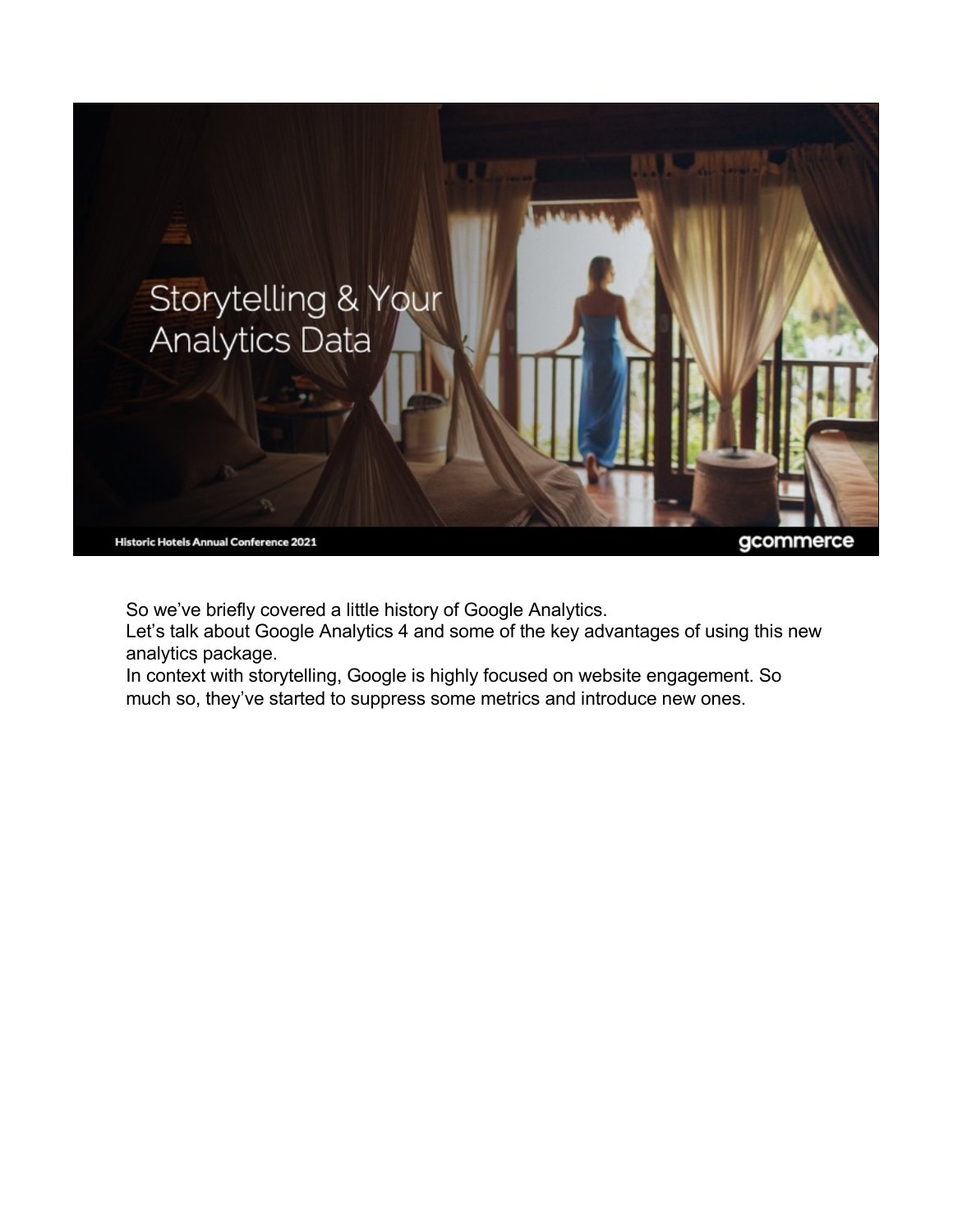| Session source/medium v          | ÷ | <b>Lisers</b>           | Sessions                | Engaged<br>sessions     | Average<br>engagement time<br>per session | Engaged<br>sessions per<br>450t | Events per<br>session | Engagement rate  | Event count<br>All gents *<br>n a bhean | Conversions<br>All conta *<br>and a series | Total revenue                 |
|----------------------------------|---|-------------------------|-------------------------|-------------------------|-------------------------------------------|---------------------------------|-----------------------|------------------|-----------------------------------------|--------------------------------------------|-------------------------------|
| Totals                           |   | 29,422<br>100% of total | 39,202<br>100% of total | 12,481<br>100% of total | 1m.07s<br>Avg B%                          | 0.42<br>Avg O'S                 | 7.42<br>Avg (N)       | 31.84%<br>Avg 0% | 291,001<br>100% of total                | 8,299<br>130% of total                     | \$219,068.25<br>100% of total |
| google / organic                 |   | 5,047                   | 6,195                   | 3,790                   | Om 33s                                    | 0.75                            | 3.73                  | 61.18%           | 23,134                                  | 14                                         | \$0.00                        |
| (direct) / (none)<br>$^{2}$      |   | 5,328                   | 6,289                   | 2,547                   | 0m 15s                                    | 0.48                            | 3.47                  | 40.5%            | 21,808                                  | 15                                         | \$0.00                        |
| local / organic<br>3             |   | 2,906                   | 3,570                   | 2,362                   | Om 24s                                    | 0.81                            | 3.70                  | 66.16%           | 13,200                                  | $15 -$                                     | \$1,620.00                    |
| google / cpc<br>4.               |   | 2,290                   | 2,808                   | 1,781                   | 0m 24s                                    | 0.76                            | 3.63                  | 62.36%           | 10,196                                  | $^{11}$                                    | \$0.00                        |
| tripadvisor.com / referral<br>5  |   | 335                     | 359                     | 248                     | 0m 20s                                    | 0.72                            | 4.35                  | 66.85%           | 1,561                                   |                                            | \$0.00                        |
| TripAdvisor / HotelWebsite<br>6. |   | 274                     | 301                     | 236                     | $0m$ 31s                                  | 0.86                            | 3.95                  | 78.41%           | 1,188                                   |                                            | \$0.00                        |
| bing / organic                   |   | 258                     | 331                     | 218                     | Om 45s                                    | 0.84                            | 4.02                  | 72.43%           | 1,210                                   | $\mathbf{I}$                               | \$0.00                        |
| facebook / social<br>8           |   | 459                     | 489                     | 184                     | 0m 14s                                    | 0.40                            | 3.44                  | 37.63%           | 1,681                                   |                                            | \$0.00                        |

**Hello Engagement** 

**Historic Hotels Annual Conference 2021** 

#### gcommerce

For instance, you won't find bounce rate any longer. It's just not available. Instead you'll find a bevy of new metrics on "engagement".

Google is now very interested in how your users are engaging with your content.

Engagement metrics are now standard when looking at either source, medium, geo and other parameters.

Some of the new engagement metrics like "engaged sessions" focus on your website content. Is your content sticky? Is your audience consuming your content? Are there strong calls to action? Does the content assist conversions?

It's these types of questions that Google wants to you consider in GA4. AND NOT JUST ELEMENTARY WEBSITE STATS like number of visitors, bounce rate, average number of pages viewed, etc.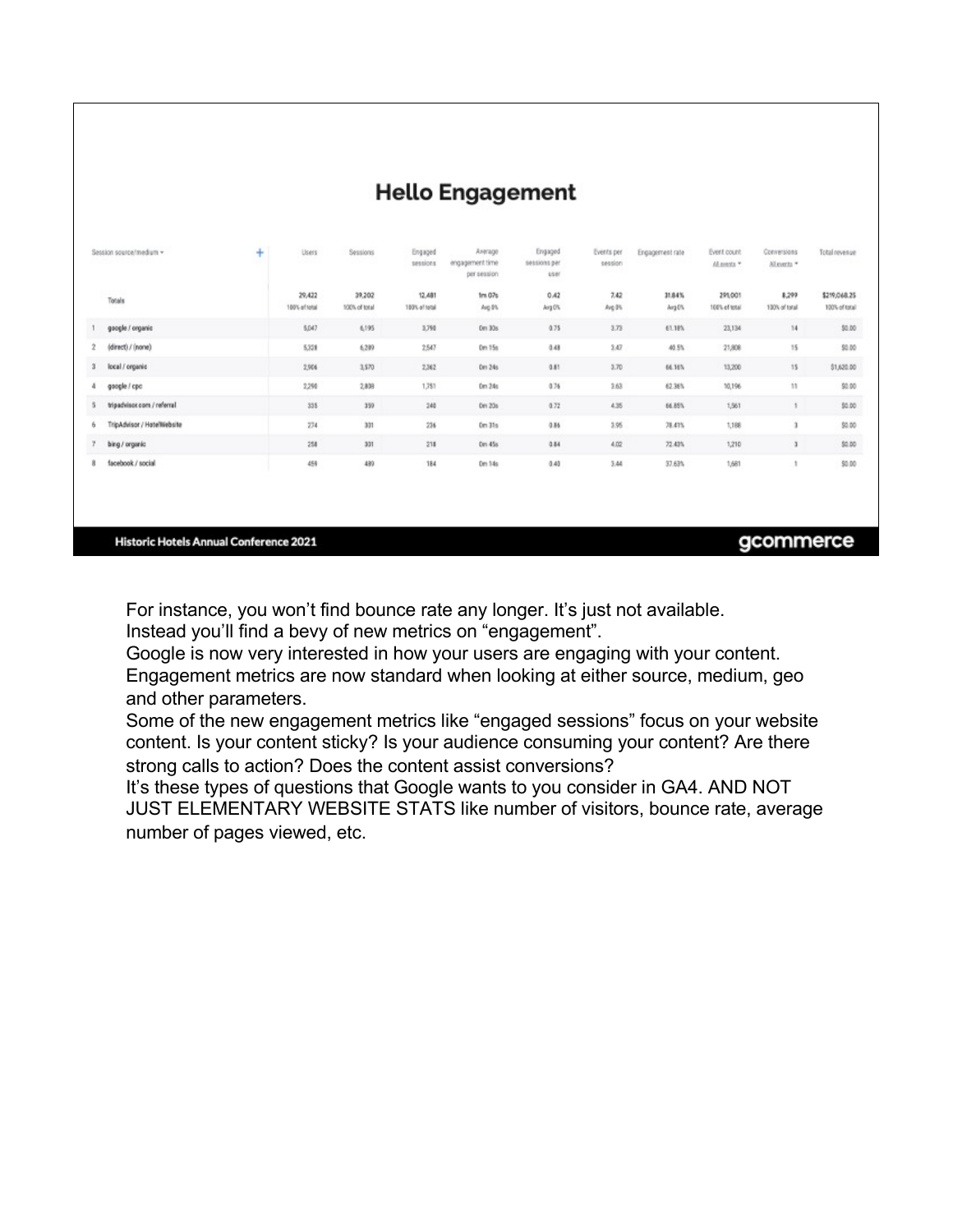| <b>Conversion Events</b> | Conversion name 个<br>add to cart | Count % change<br>0 | $0\%$           | o           | Value % change | Mark as conversion (?) |
|--------------------------|----------------------------------|---------------------|-----------------|-------------|----------------|------------------------|
|                          |                                  |                     |                 |             |                |                        |
|                          |                                  |                     |                 |             | $0\%$          |                        |
|                          | contact_us                       | o                   | <b>4 100.0%</b> | $\omega'$   |                |                        |
|                          | guestoptionsubmit                | 165                 | 15.8%           |             |                |                        |
|                          | look_to_book                     | O.                  | $0\%$           | $\Omega$    | $0\%$          |                        |
|                          | meetings_rfp                     | 8                   | +100.0%         | $\sim$      |                |                        |
|                          | member_login                     | 190                 | $+5.5%$         | $\sim$      |                |                        |
|                          | member_option_submit             | 25                  | +66.7%          |             |                |                        |
|                          | newsletter_signup                | 4                   | <b>133.3%</b>   |             |                |                        |
|                          | purchase                         | 58                  | 116.0%          | \$18,729.89 | 19.2%          |                        |
|                          | weddings_rfp                     | 0                   | 0%              | $\Omega$    | $0\%$          |                        |

Who is using events within your Google Analytics profile. I'm guessing some of you have events labeled BUT I wanted to review a new feature found in GA4 "Conversion events"

We've been accustomed to tags within Google Analytics for years. It's those "onclick" or engagement events you can prescribe in your site to quantify certain actions. With GA4, we can take that technology one step further, by labeling events as conversions within the admin panel.

Most of us will consider a transaction a conversion. But in GA4, a conversion can be considered more.

Let's assume your property takes online reservations. But let's also assume that your property has an F&B outlet. Maybe some meeting space, and possibly a venue for weddings.

If your audience and viewers are engaged with your content, (and I hope they are), they may want more information on your meeting space or want to reserve a table at your restaurant.

GA4 now gives you the tools to label conversion events within your analytics. What should your conversion events be you ask? The quick answer is to think of your business objectives. More RFP's? More restaurant reservations? Look to book ratio? GA4 can handle them all.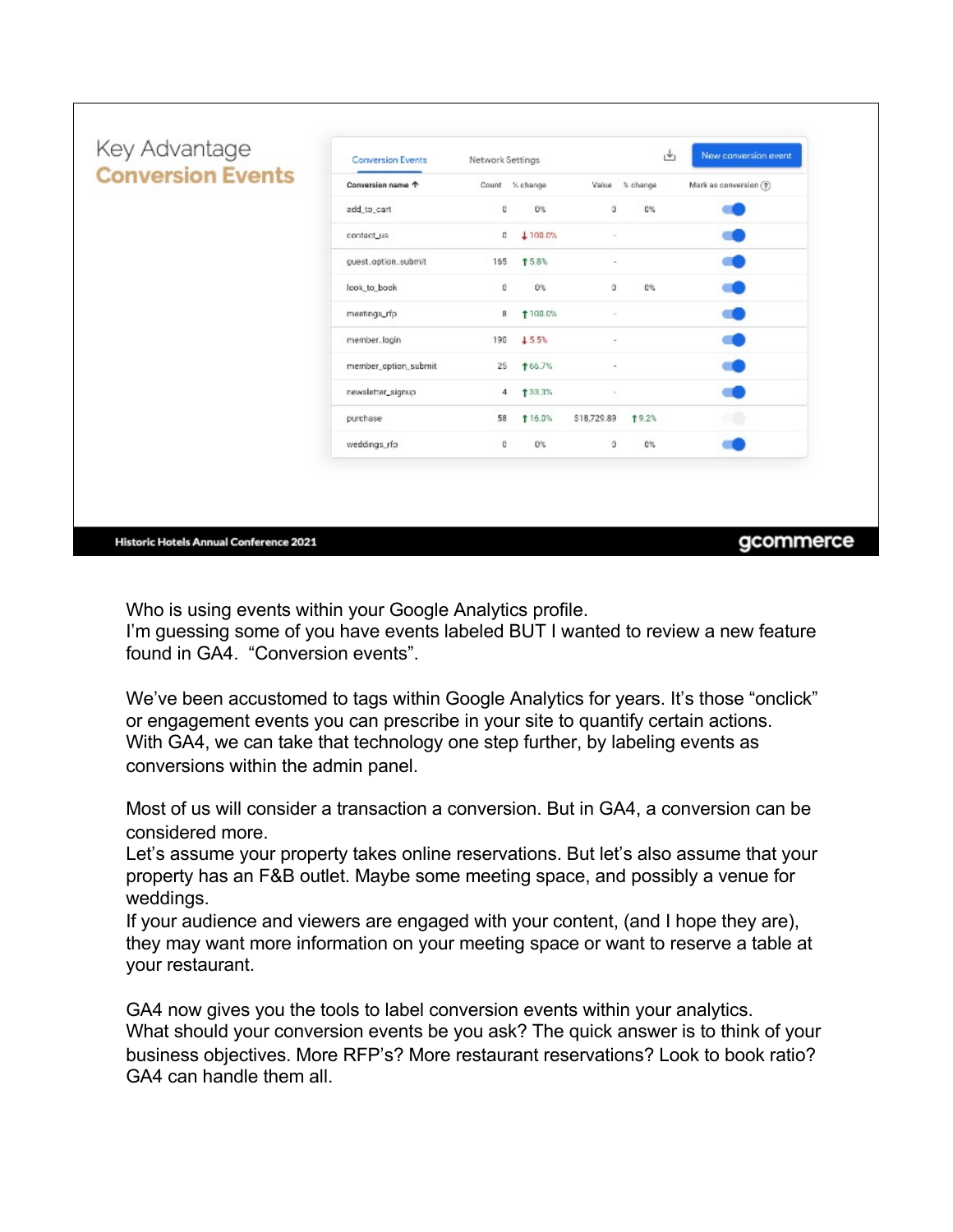

How many of you have an app for your property that is the same framework as your website?

If your answer is yes, GA4 has a brand new feature.

- Google Analytics 4 now allows for the SAME script to be deployed to both HTML and App based technologies
	- For years, if you wanted to measure app usage, you would need a separate profile.
- NOW Website and mobile app data is housed within the same profile
- There's a tremendous opportunity for complex properties with multiple revenue outlets .
	- This also gives developers the ability to track app events.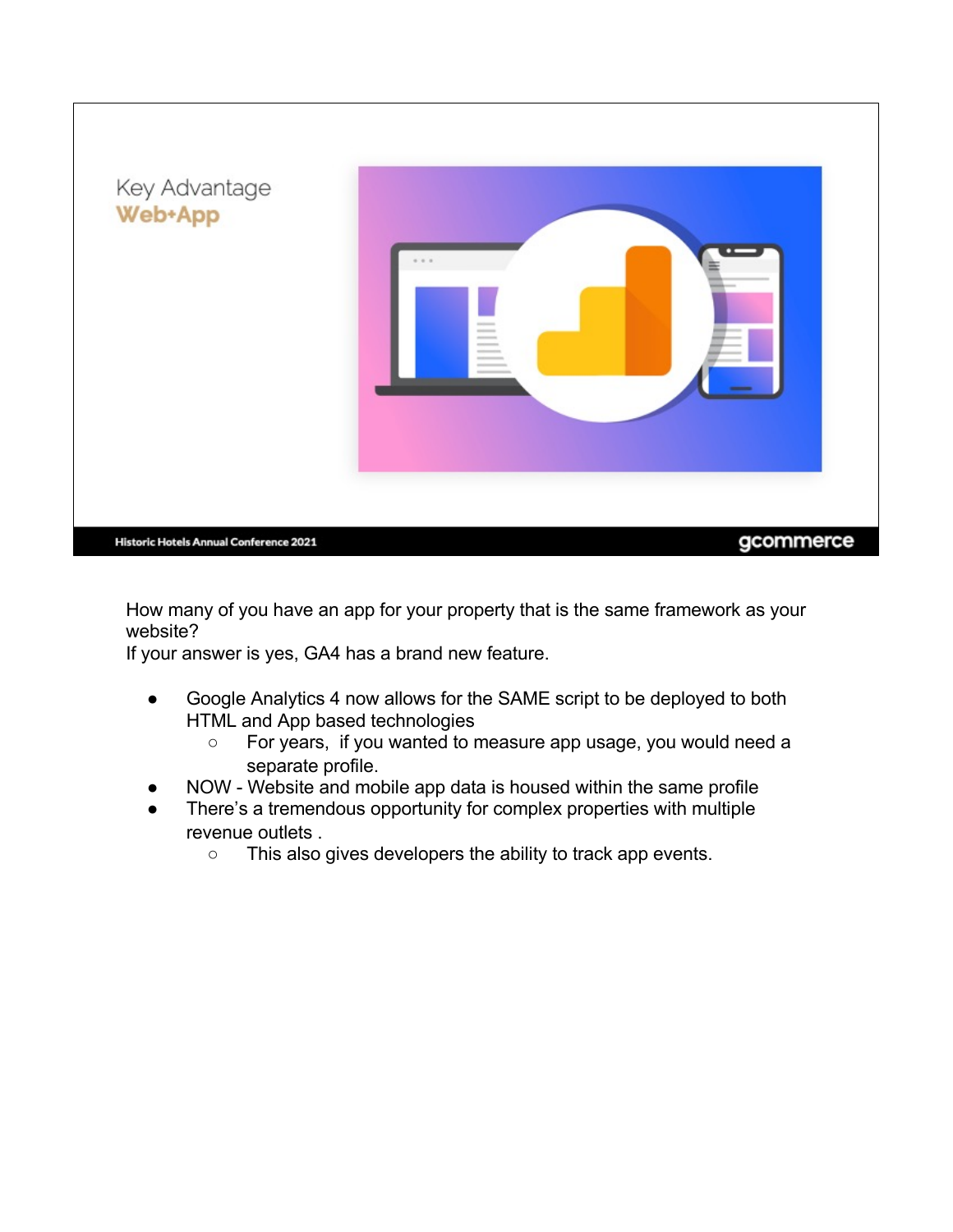

For the first time, Google Analytics is directly connected to BigQuery For those that work in database management, this is big news. For others, you may be asking "so what?"

Couple quick points about why this should matter to you and your marketing team

- 1. Google's focus on privacy continues to evolve. Using 3rd party technology to extract marketing data out of GA may have limitations, meaning Google may not want to share that data freely. So if you want ALL your GA data in free form, look into BigQuery or talk to your marketing team about data limitations.
- 2. I'm sure many of you consume your analytics data within Google's UI. You log into analytics and use what's given to you or you export the data into a visualizer. But what if you have more than one property? What if you're looking at several properties? Having your data in a warehouse SCALES your analytics reporting. And think about what you could do if you effortlessly COMPARE your analytics data across properties? Or maybe across markets???
- 3. Lastly, and something I think we'll see in the next year or two is the blending of CRM data with analytics data. Some of the new features in GA4 give us a glimpse into what Google's thinking long term. One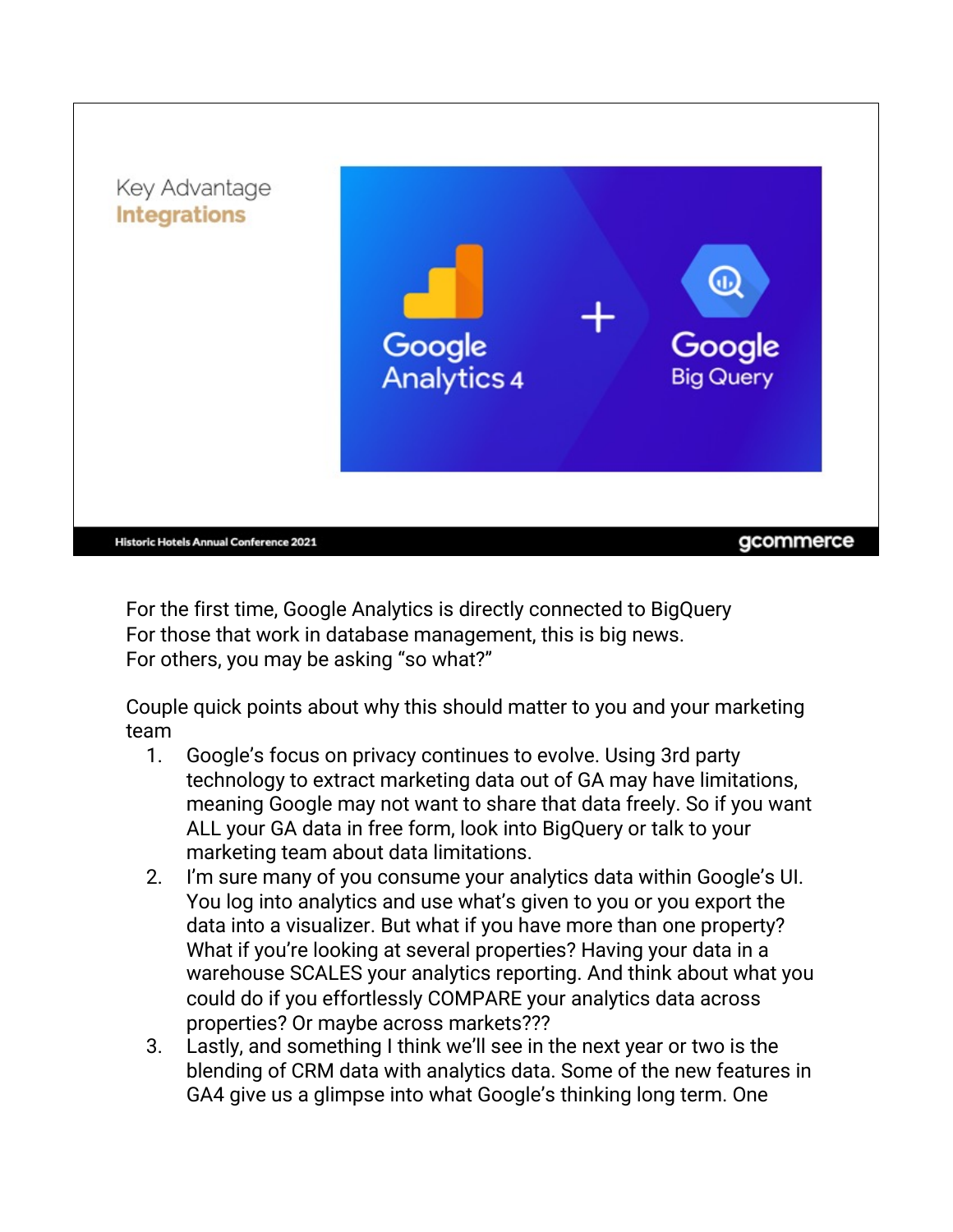metric I'm interested in seeing is lifetime value of a customer. All of these advances can be brought to life by using a database like BigQuery.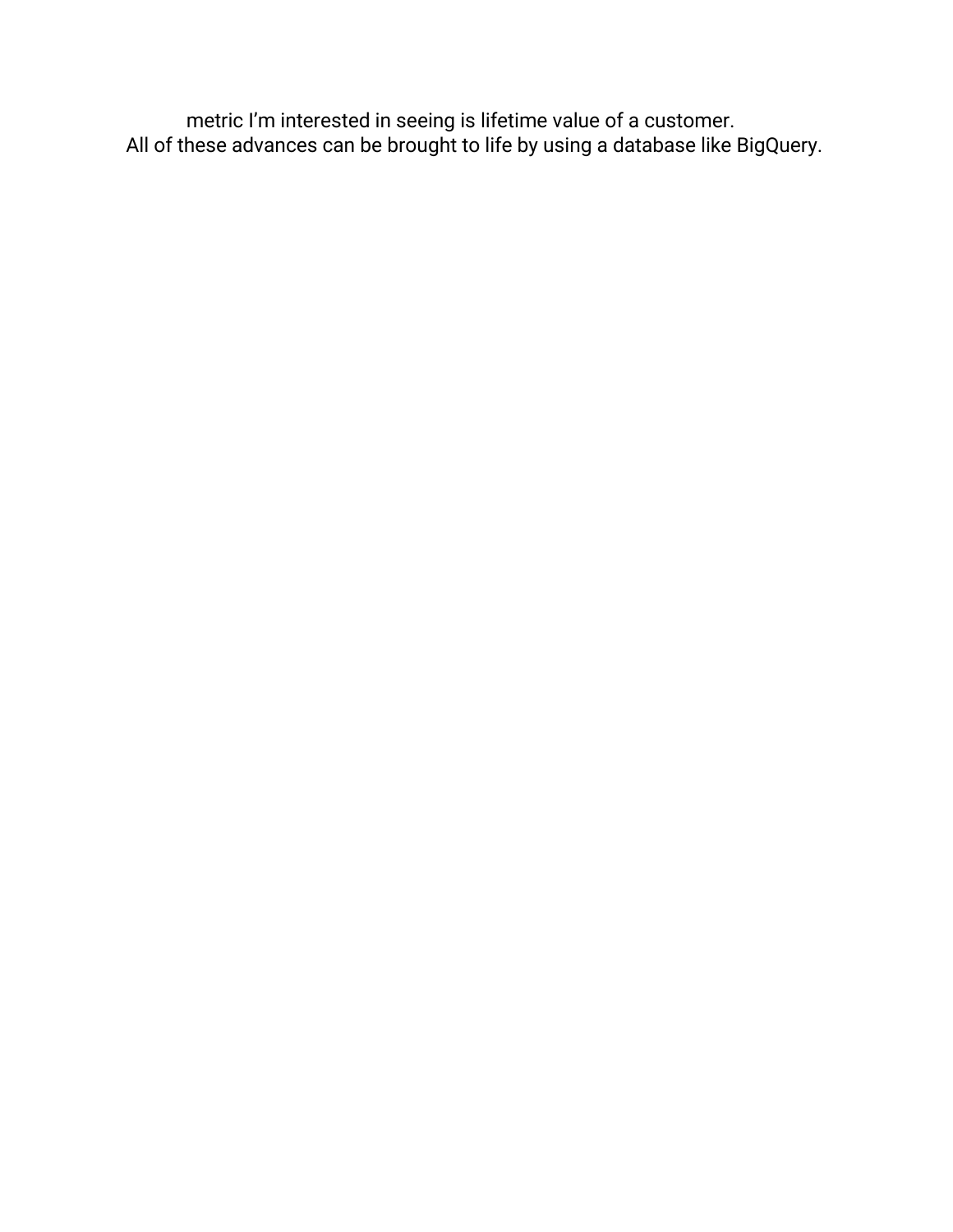

When configured correctly (good data), your analytics data should tell you enough of a story to make some conclusions.

Google Analytics 4 gives you some customization options to create some conclusions.

Understanding Engagement through your website to the transaction is critical to impact your website conversion rate through understanding your website conversion funnels to know what is working and what is not. On screen here is an elementary example, but if you tag all your conversion events from content engagement like videos or pages viewed and integrate into your funnel visualizations it can provide you with deeper insight.

Numbers and data need to be put into context for us to understand it. Stories are how we can help numbers make sense, not only to ourselves but to others. On the left and right, you see a typical booking funnel. GA4 allows us to tag the steps in the funnel, thereby giving us a data point to create a story. In this example, the booking funnel starts with a user viewing the site. Some percentage of users click the CTA or book now button. Some percentage of those users added a room product to their cart. And then finally some percentage of users purchased a room.

### THESE NUMBERS ARE TELLING YOU A STORY. THE DATA IS TELLING YOU A STORY. THE FIRST STEP IS TO CREATE THE EVENTS IN GA4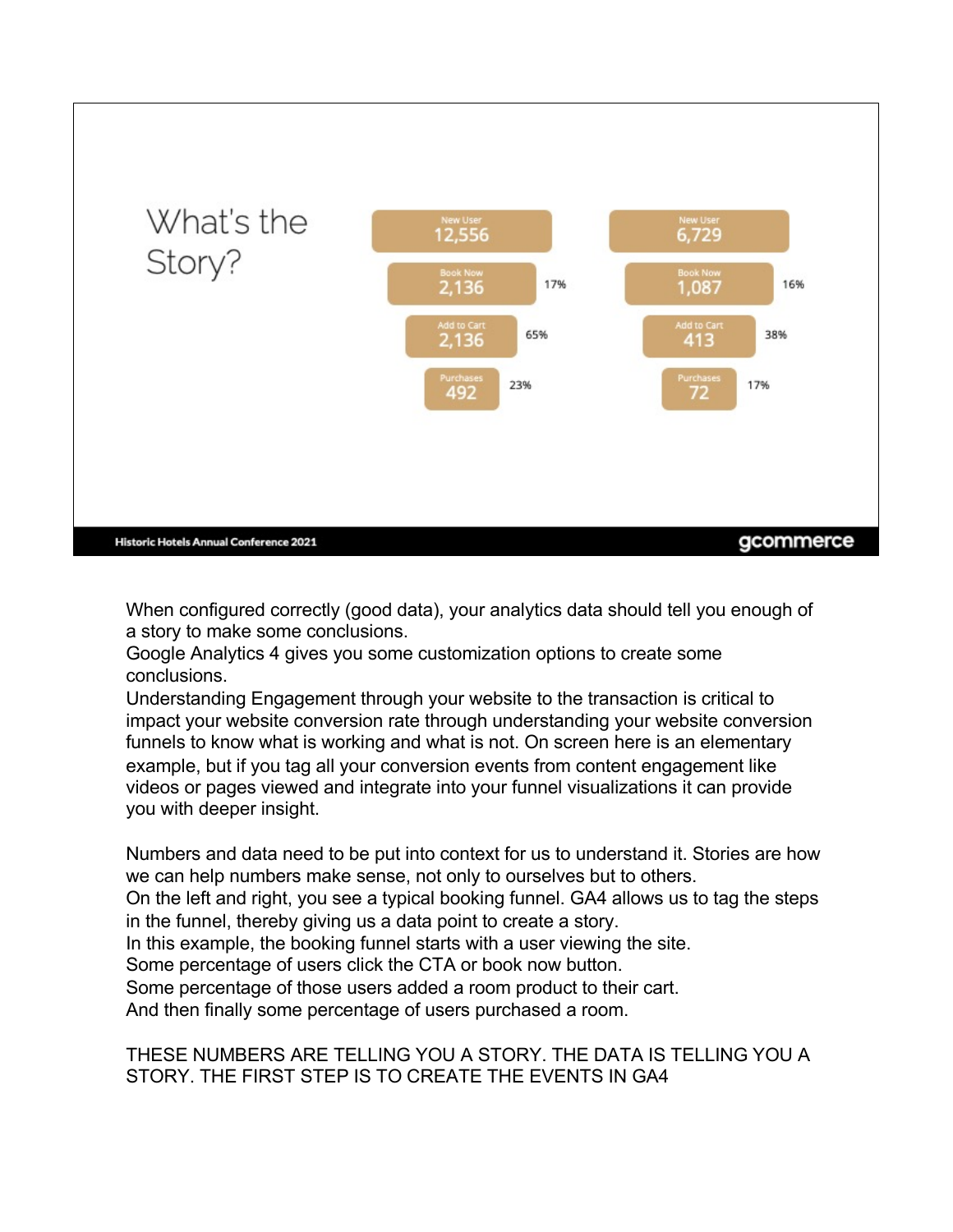WITHOUT CONVERSION EVENTS WHICH ARE BEING USED AS ENGAGEMENT METRICS, WE WOULDN'T KNOW WHERE IN THE BOOKING FUNNEL USERS WERE FALLING OUT.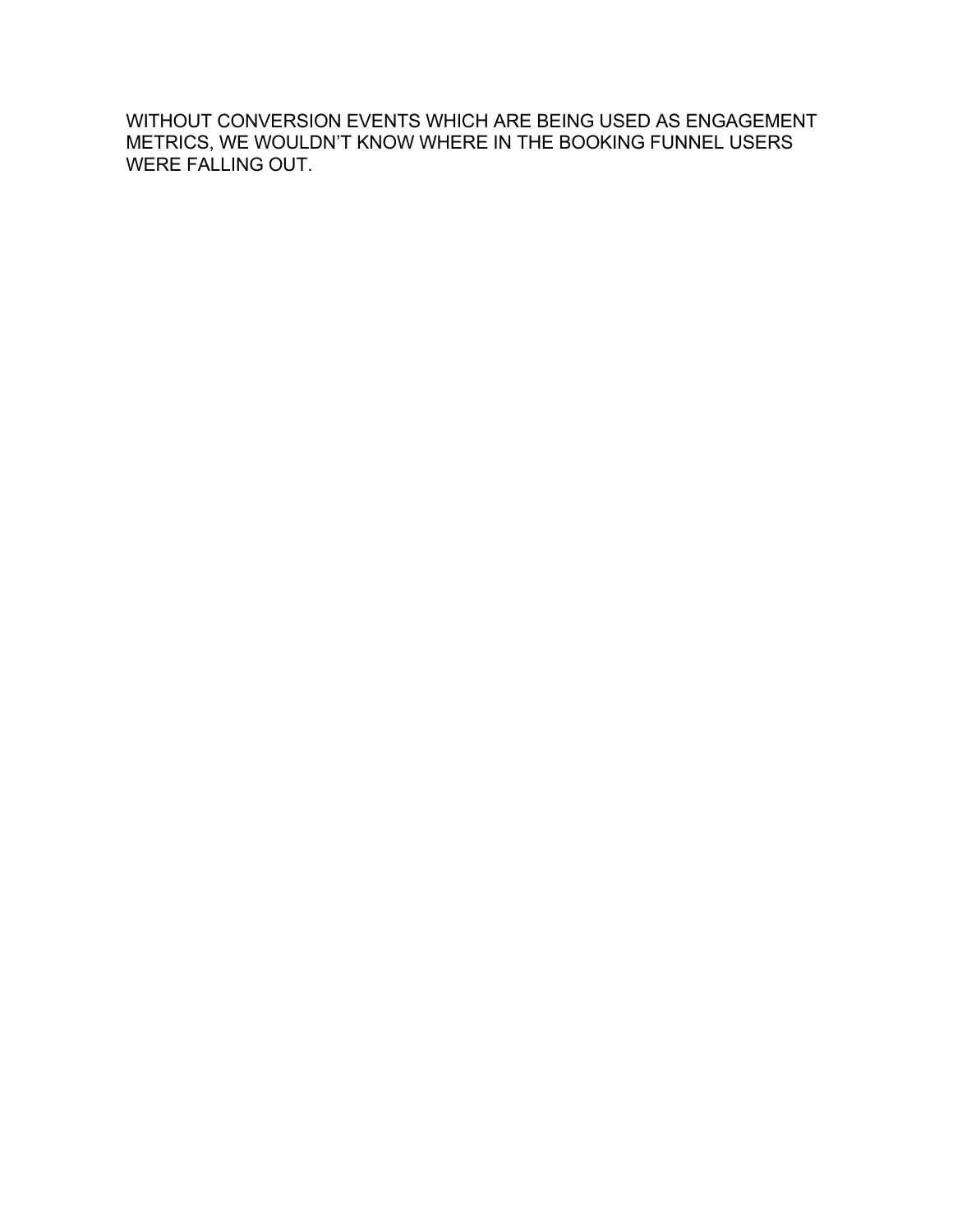

So we spoke on a little history of Google Analytics. We talked about some of the new key features and how the platform is evolving.

Now I hope to CONVINCE you what you should jump on GA4 right away.

We took a sample of clients and ran Universal Analytics and GA4 SIDE BY SIDE. The date range of this data is July, August, September.

GA4 saw slight increases in users and sessions.

Transactions is a different story. We saw a significant jump in Transactions. So which is correct?

Well anyone that's worked with google analytics for hotels will tell you that GA is never 100% correct. That's why we take our final point of truth from the CRS.

After cross referencing the CRS data, GA4 was aligned closer to the CRS.

When configured correctly (good data), your analytics data should tell you enough of a story to make some conclusions.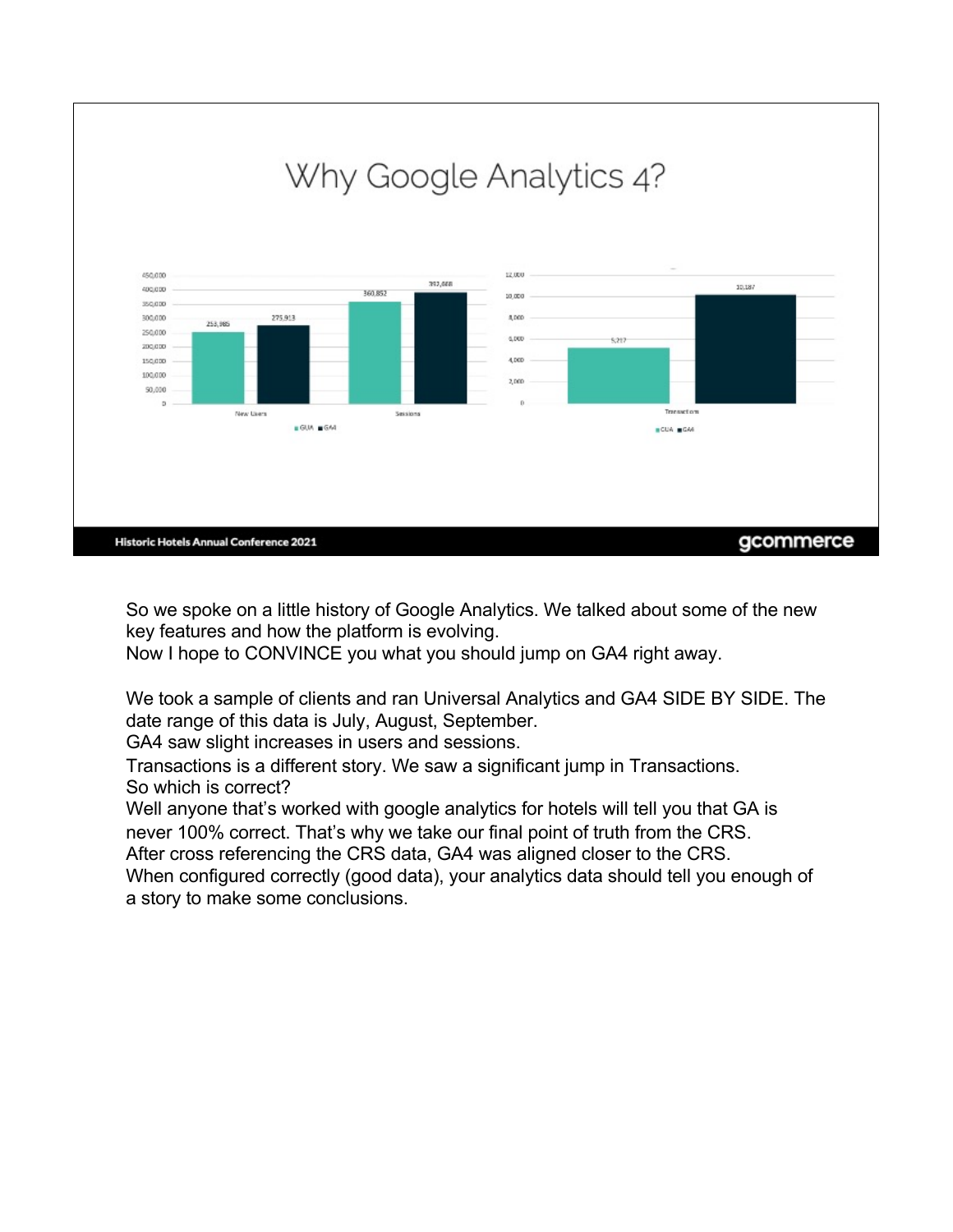

## SO HERE'S THE CONCLUSION

If you're running universal analytics, you're missing some significant data. AND IF YOU'RE MISSING THE MOST IMPORTANT DATA, HOW COULD YOU MAKE DECISIONS ON KEY CHANNELS?

POINT OUT THE VARIANCE ON REFERRAL REVENUE – YOU COULD MAKE A MISTAKE AND TURN OFF A PAID LISTING ON A REFERRAL SITE IF YOU DIDN'T UNDERSTAND THE FULL VALUE THAT REFERRAL SITE BROUGHT YOU.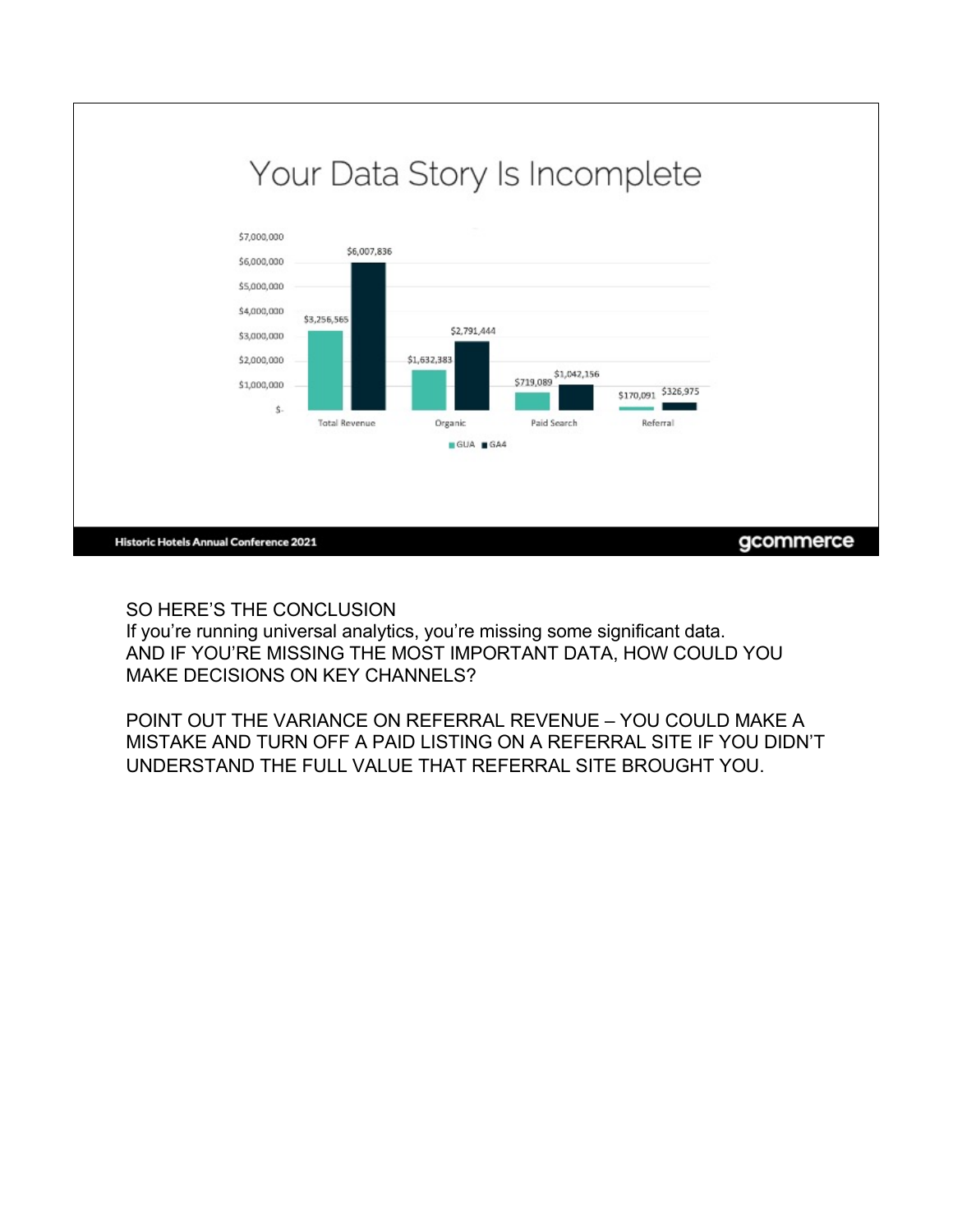

# Key Takeaways

Don't wait

- Start to think about the most important engagement points for your business
- Do you know what you are asking your users to do on your website?
- Do you understand who your audience is currently? If not, what can you do to generate that insight through website measurement?
- Once you have engagement data, how are you executing upon what it is telling you? Start to map out how you will leverage your website performance data to instruct your marketing strategies.
- Collect first party data

Historic Hotels Annual Conference 2021

#### gcommerce

If you take nothing else from MY content today, I want you to to take these 6 thoughts home with you:

Don't wait - every day that passes by is another day of missed opportunity to start building historical data now. GA4 will not carry forward your GA Universal data so we encourage you to get started today.

Start to think about your most important engagement points for your business and your website

Do you understand who your audience is? If not, what can you do to generate that insight through website measurement? GA4 is going to give you a plethora of data on this. It is going to tell you a story about your website and your audiences.

Once you have engagement data, what are you going to do about it? Map out how you will leverage your data to instruct your marketing strategies.

And finally, collect 1st party data. This will be the most critical aspect of the cookieless world and ensuring you have a winning strategy in the days and months to come.

Don't be left with an incomplete data story that may lead you to the wrong decisions.